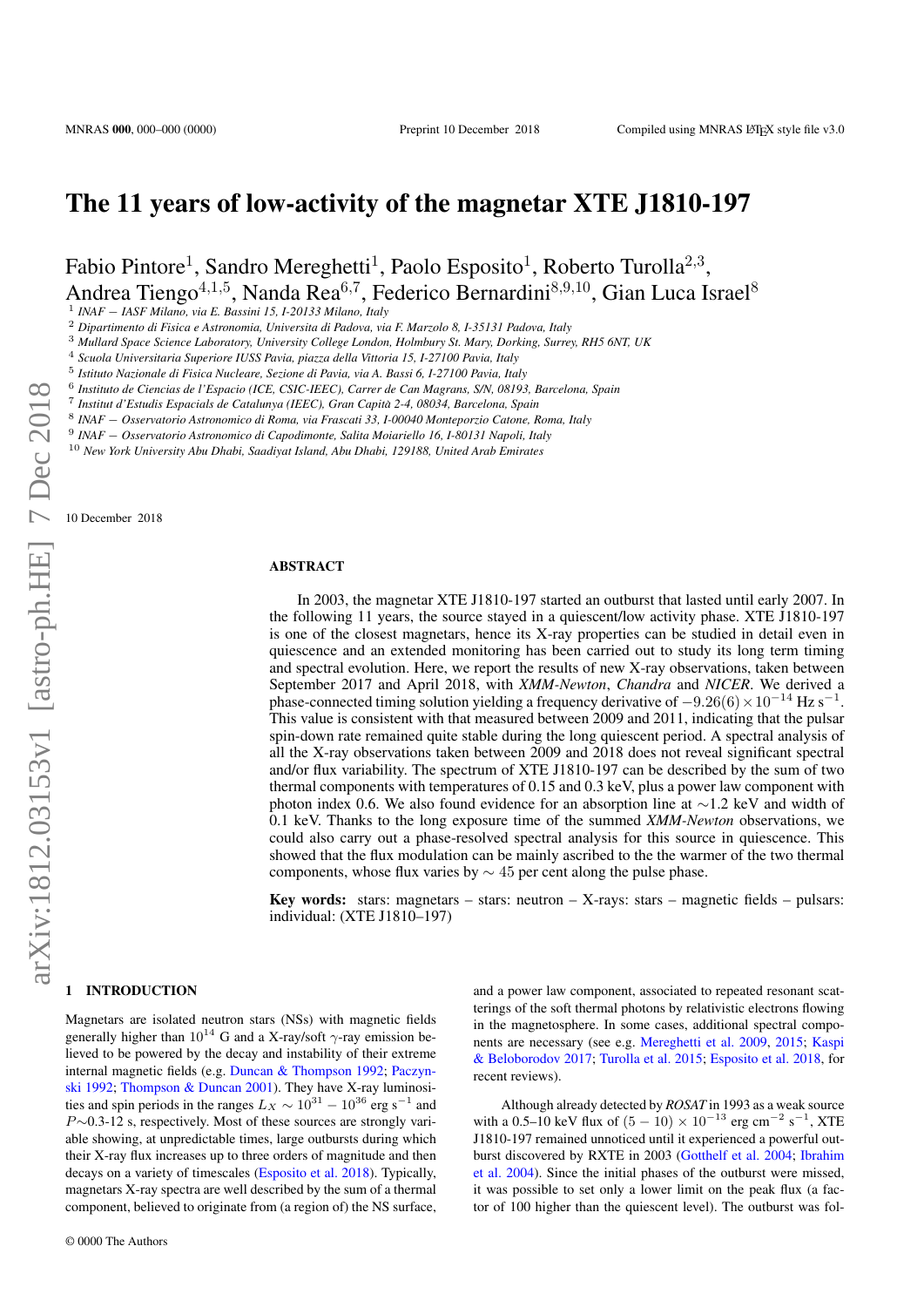lowed with a multi-wavelength monitoring, and it was possible to discover X-ray pulsation at  $\sim$  5.54 s and to measure a source spin down of  $6.7 \times 10^{-13}$  s s<sup>-1</sup> [\(Ibrahim et al.](#page-6-6) [2004\)](#page-6-6). In addition, several short bursts were seen during the initial phases of the outburst decay [\(Woods et al.](#page-6-7) [2005\)](#page-6-7). These properties indicated that XTE J1810-197 could be interpreted as a magnetar. XTE J1810-197 was also the first magnetar detected as a radio pulsar in the radio band [\(Halpern et al.](#page-5-3) [2005\)](#page-5-3), where, during the latest phases of the decay, it showed intense and pulsed emission in phase with the X-ray pulsations [\(Camilo et al.](#page-5-4) [2006,](#page-5-4) [Camilo et al.](#page-5-5) [2007;](#page-5-5) even though it is likely that pulsed radio emission was present also during the initial phases of the outburst). The outburst lasted until early 2007, when the source returned at a flux level similar to that of the pre-outburst epochs (e.g. [Alford & Halpern](#page-5-6) [2016;](#page-5-6) [Pintore et al.](#page-6-8) [2016\)](#page-6-8), although its radio emission continued till late 2008 (e.g. [Camilo et al.](#page-5-7) [2016\)](#page-5-7) and a decaying flux from a hot region on the NS surface was present until 2009 [\(Alford & Halpern](#page-5-6) [2016\)](#page-5-6).

Thanks to the continuous monitoring of XTE J1810-197 carried out in the radio and X-ray bands, it was possible to investigate its spin period variability during the outburst decay and in quiescence. The source showed a high and variable spin-down rate during the outburst decay (between  $-1 \times 10^{-13}$  and  $-5 \times 10^{-13}$  Hz  $s^{-1}$  $^{1}$ ) and a more stable spin-down rate during the quiescent phase  $($  ~  $-9.2 \times 10^{-14}$  Hz s<sup>-1</sup>; [Pintore et al.](#page-6-8) [2016;](#page-6-8) [Camilo et al.](#page-5-7) [2016\)](#page-5-7).

The spectral properties of XTE J1810-197 during the outburst decay could be well modelled by the sum of three blackbody components with temperatures of  $\sim 0.15, 0.3$  and 0.7 keV. They were associated to the whole NS surface and to two concentric hot-spots on the NS surface [\(Bernardini et al.](#page-5-8) [2009;](#page-5-8) [Albano et al.](#page-5-9) [2010;](#page-5-9) [Al](#page-5-6)[ford & Halpern](#page-5-6) [2016;](#page-5-6) [Pintore et al.](#page-6-8) [2016;](#page-6-8) [Coti Zelati et al.](#page-5-10) [2018\)](#page-5-10). During the quiescent phase following the outburst, the spectrum could be fit with only two blackbody components (e.g. [Bernardini](#page-5-11) [et al.](#page-5-11) [2009\)](#page-5-11). Note that the quiescent spectrum seen with ROSAT before the 2003 outburst could be fit with a single blackbody, but this might be due to the limited bandwith and counting statistics of the data (e.g. [Bernardini et al.](#page-5-11) [2009\)](#page-5-11).

Here we first report the spectral and timing analysis of a new set of *XMM-Newton*, *Chandra* and *NICER* observations taken between June 2017 and April 2018 and then we use the whole dataset of the long quiescent period (2007–2018) to carry out a sensitive spectral analysis.

#### 2 DATA REDUCTION

### 2.1 XMM-Newton

We analyzed 18 *XMM-Newton* observations taken between March 2009 and March 2018 (see Table [1;](#page-1-0) the 2017–2018 observations are reported here for the first time). For each observation, we reduced the data of the EPIC-pn and the two EPIC-MOS cameras using SAS v.16.1.0. We excluded the pixels at the CCD edges (FLAG=0), selected single- and double-pixel events (i.e. PATTERN  $\leq 4$ ) and single- and multiple-pixel events (i.e.  $PATH$ ERN $\leq$ 12) for pn and MOS, respectively. We extracted source and background counts from circular regions of radii of  $35^{\prime\prime}$  and  $60^{\prime\prime}$ , respectively. For the spectral analysis, we filtered the data excluding time intervals with high background and we rebinned the spectra to have at least 100 counts per bin.

We corrected the source photons times of arrival to the solar system barycenter adopting the source most accurate coordinates R.A. =  $18^h$  09<sup>m</sup> 51.09<sup>s</sup>, Dec. =  $-19^\circ$  43' 51.9" [\(Camilo et al.](#page-5-4)

<span id="page-1-0"></span>Table 1. Log of the *XMM-Newton*, *Chandra* and *NICER* observations.

| Obs.<br>No.    | Telescope    | Obs. ID     | Epoch <sup>a</sup><br><b>MJD</b> | Duration<br>ks |
|----------------|--------------|-------------|----------------------------------|----------------|
| 1              | XMM-Newton   | 0552800201  | 54895.6543341                    | 63.6           |
| $\mathfrak{2}$ | XMM-Newton   | 0605990201  | 55079.6256771                    | 19.4           |
| 3              | XMM-Newton   | 0605990301  | 55081.5548494                    | 17.7           |
| $\overline{4}$ | XMM-Newton   | 0605990401  | 55097.7062563                    | 12.0           |
| 5              | XMM-Newton   | 0605990501  | 55295.1863453                    | 7.7            |
| 6              | XMM-Newton   | 0605990601  | 55444.6796630                    | 9.1            |
| 7              | XMM-Newton   | 0671060101  | 55654.0878884                    | 17.4           |
| 8              | XMM-Newton   | 0671060201  | 55813.3872852                    | 13.7           |
| 9              | XMM-Newton   | 0691070301  | 56176.9826811                    | 15.7           |
| 10             | XMM-Newton   | 0691070401  | 56354.1968379                    | 15.7           |
| 11             | XMM-Newton   | 0720780201  | 56540.8584298                    | 21.2           |
| 12             | XMM-Newton   | 0720780301  | 56720.9705351                    | 22.7           |
| 13             | <i>NICER</i> | 0020420104  | 57929.3250089                    | 0.8            |
| 14             | <i>NICER</i> | 0020420105  | 57930.0893007                    | 0.4            |
| 15             | <i>NICER</i> | 0020420106* | 57932.3480273                    | 2.7            |
| 16             | <i>NICER</i> | 0020420107  | 57934.9969029                    | 0.2            |
| 17             | <i>NICER</i> | 0020420108* | 57938.0619294                    | 2.1            |
| 18             | <i>NICER</i> | 0020420109* | 57939.3048476                    | 1.0            |
| 19             | <b>NICER</b> | 0020420111* | 57947.2165493                    | 3.0            |
| 20             | <i>NICER</i> | 0020420112  | 57948.1692505                    | 0.7            |
| 21             | <b>NICER</b> | 1020420102* | 57975.1431786                    | 1.3            |
| 22             | <i>NICER</i> | 1020420103  | 57976.3637636                    | 0.9            |
| 23             | <i>NICER</i> | 1020420104* | 57980.7382669                    | 0.8            |
| 24             | <i>NICER</i> | 1020420105  | 57981.0546200                    | 0.5            |
| 25             | <i>NICER</i> | 1020420106  | 57982.0847836                    | 2.2            |
| 26             | <i>NICER</i> | 1020420107  | 57983.1132332                    | 1.3            |
| 27             | <i>NICER</i> | 1020420108* | 57984.4005154                    | 1.0            |
| 28             | <i>NICER</i> | 1020420109* | 57985.3003735                    | 0.8            |
| 29             | <i>NICER</i> | 1020420110  | 57987.3589781                    | 0.3            |
| 30             | <i>NICER</i> | 1020420111  | 57988.1462045                    | 0.5            |
| 31             | <i>NICER</i> | 1020420112* | 57990.1375294                    | 1.6            |
| 32             | <i>NICER</i> | 1020420113* | 57991.3490457                    | 1.8            |
| 33             | <i>NICER</i> | 1020420114* | 57992.3801485                    | 3.0            |
| 34             | <i>NICER</i> | 1020420115* | 57993.1526852                    | 1.6            |
| 35             | XMM-Newton   | 0804590201  | 58002.0363052                    | 16.5           |
| 36             | XMM-Newton   | 0804590301  | 58003.0716635                    | 11.2           |
| 37             | XMM-Newton   | 0804590401  | 58005.9931466                    | 16.6           |
| 38             | XMM-Newton   | 0804590501  | 58011.8023528                    | 10.7           |
| 39             | XMM-Newton   | 0804590601  | 58019.9415131                    | 20.7           |
| 40             | <i>NICER</i> | 1020420116  | 58055.2523809                    | 0.6            |
| 41             | <i>NICER</i> | 1020420117  | 58056.4744915                    | 1.3            |
| 42             | Chandra      | 20091       | 58059.3379341                    | 22.6           |
| 43             | <b>NICER</b> | 1020420119  | 58061.0605071                    | 0.6            |
| 44             | <i>NICER</i> | 1020420121* | 58063.1811345                    | 2.0            |
| 45             | <b>NICER</b> | 1020420122  | 58158.9468048                    | 0.3            |
| 46             | <b>NICER</b> | 1020420123  | 58163.1145907                    | 0.4            |
| 47             | <i>NICER</i> | 1020420124  | 58164.4848159                    | 1.0            |
| 48             | <b>NICER</b> | 1020420125  | 58165.1774763                    | 0.7            |
| 49             | <i>NICER</i> | 1020420126* | 58166.0236104                    | 1.1            |
| 50             | XMM-Newton   | 0804590701  | 58180.8521837                    | 10.4           |
| 51             | <i>NICER</i> | 1020420127  | 58213.6570253                    | 0.5            |

<sup>a</sup> Mean time of the observation. <sup>∗</sup> *NICER* observations where source pulsation was detected.

[2006\)](#page-5-4). No source bursts were detected during any of the observations reported here. Comparison of the pn and MOS data showed that the *XMM-Newton* observation Obs.ID=0804590401 was affected by an instrumental problem which causes the shift of 1 second in the event times of the pn detector (the MOS is not affected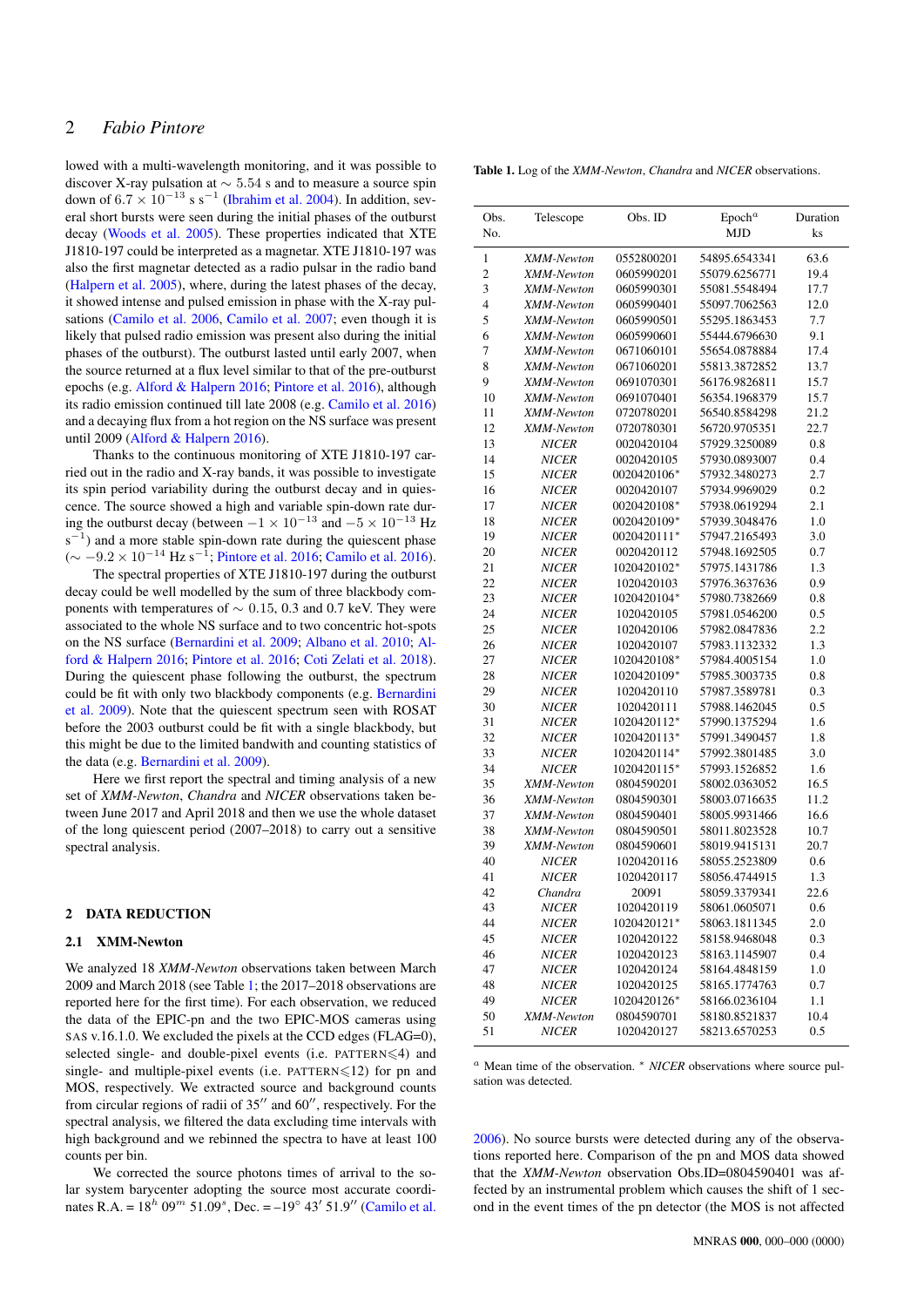

Figure 1. Pulse profile of XTE J1810-197 in the 1-6 keV range obtained in the *XMM-Newton* observation 0804590201. The pulse profiles of all the other 2017-2018 observations are very similar. They can be well described by a single sinusoid with average pulsed fraction of ∼ 30 per cent.

by this issue, see e.g. [Martin-Carrillo et al.](#page-6-9) [2012](#page-6-9) ). We corrected this problem by adding a second to the pn event times.

The RGS data of all observations were reduced following the standard procedure<sup>[1](#page-2-0)</sup>. For each dataset, we extracted the source spectra and grouped them with at least 30 counts per bin.

#### 2.2 Chandra

We analyzed a *Chandra* ACIS-S observation taken on 2017 November 2, with an exposure time of  $\sim$  20 ks (see Table [1\)](#page-1-0). We used CIAO v.4.9 and calibration files CALDB v.4.7.6. to perform the data reduction. We extracted source and background events from circular regions of radii of  $3''$  and  $15''$ , respectively, and we barycentered the data with the task AXBARY. Also in this case, no source bursts were found. The source spectra were produced with the task SPECEXTRACT, which generates the corresponding response and auxiliary files for the spectral analysis. Spectra were rebinned with at least 25 counts per bin.

#### 2.3 NICER

We analyzed all the available *NICER* (e.g. [Gendreau et al.](#page-5-12) [2012\)](#page-5-12) observations taken between June 2017 and April 2018 (see Table [1\)](#page-1-0). We extracted the data with NICERDAS version 2018-02-22 (v2d) and adopting the tool NICERL2. We then barycentered the data with the BARYCORR task. These datasets were used only for the timing analysis because of the lack of imaging capabilities, which precludes the extraction of a properly background-subtracted spectrum for XTE J1810-197.

#### 3 RESULTS

#### 3.1 Timing

Analysis of the source spin frequency based on *XMM-Newton* and *Chandra* observations between 2003 and 2014 has been already

<span id="page-2-2"></span>

<span id="page-2-3"></span>Figure 2. Timing solution of the 2017-2018 *NICER*, *Chandra* and *XMM-Newton* observations (purple points). Cyan points are the residuals in phaseunits of the best-fit solution (green line) with  $\nu_0 = 0.180461427$  Hz and  $\dot{\nu} = -9.26 \times 10^{-14}$  Hz s<sup>-1</sup>, for T<sub>0</sub> = 58002.5 MJD.

reported in [Bernardini et al.](#page-5-11) [\(2009\)](#page-5-11), [Alford & Halpern](#page-5-6) [\(2016\)](#page-5-6), [Pin](#page-6-8)[tore et al.](#page-6-8) [\(2016\)](#page-6-8) and [Camilo et al.](#page-5-7) [\(2016\)](#page-5-7). Therefore, we analyzed only the 2017-2018 *NICER*, *Chandra* and *XMM-Newton* observations, performing a  $Z^2$  search around the expected spin frequency. We selected the energy range 1–6 keV, which yields the highest signal-to-noise ratio. The source pulsations were significantly detected in all *XMM-Newton* and *Chandra* observations, while only a subset of the *NICER* observations (shown in Table [1\)](#page-1-0) had highenough counting statistics to allow the pulse detection. The average spin frequency in the whole 2017–2018 dataset is 0.180461(1) Hz. The pulse profile can be modelled by a single sinusoidal component with average pulsed fraction<sup>[2](#page-2-1)</sup> of  $28 \pm 2$  per cent (Figure [1\)](#page-2-2).

To determine the spin period evolution, we initially phaseconnected the pulse phases of the *NICER* observations between 25-28 August 2017 (observations #31–#34), separated in time by ∼1d (see Table [1\)](#page-1-0). We fitted the pulse phases with a linear function of the form  $\phi(t) = \phi_0 + \nu_0(t - T_0)$ , where  $\nu_0$  is the spin frequency at the reference epoch  $T_0$  (MJD 58002.5 in our analysis). Then, we added one by one all the other observations that could be phase-connected. After ∼30 days, a quadratic term of the form  $\dot{\nu}(t - T_0)^2/2$  started to be statistically significant. Finally, we connected all the observations from June 2017 to April 2018, finding a timing solution with  $\nu_0 = 0.180461427(4)$  Hz and  $\dot{\nu} = -9.26(6) \times 10^{-14}$  $\dot{\nu} = -9.26(6) \times 10^{-14}$  $\dot{\nu} = -9.26(6) \times 10^{-14}$  Hz s<sup>-1</sup> (see Figure 2 and Table [2\)](#page-3-0). A second frequency derivative was not statistically required for this dataset. The timing solution cannot be extended to the *XMM-Newton* observations obtained before 2014 because of the uncertainties on the timing parameters.

#### 3.2 Spectral analysis

We performed a spectral analysis on all the *XMM-Newton* and the 2017 *Chandra* observations, using XSPEC v.12.10.0 [\(Arnaud](#page-5-13) [1996\)](#page-5-13),

<span id="page-2-0"></span><sup>1</sup> https://www.cosmos.esa.int/web/xmm-newton/sas-thread-rgs

<span id="page-2-1"></span><sup>&</sup>lt;sup>2</sup> Defined as the  $(A_{max} - A_{min})/(A_{max} + A_{min})$ , where  $A_{max}$  and  $A_{min}$  are the maximum and minimum amplitude of the pulse profile, respectively.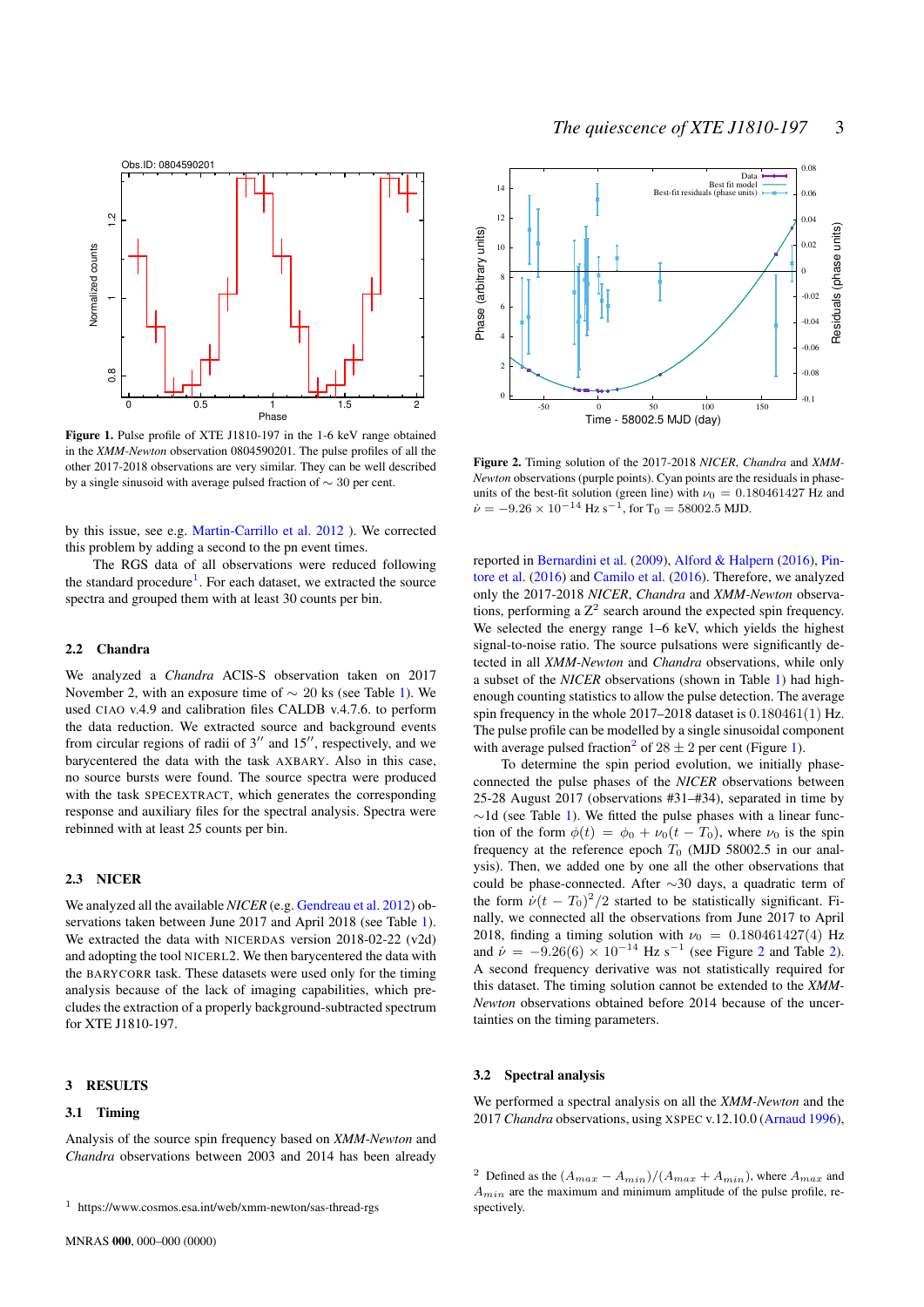# 4 *Fabio Pintore*

<span id="page-3-0"></span>Table 2. Best-fit timing solution of the *XMM-Newton*, *NICER* and *Chandra* observations. Errors are at  $1\sigma$  and estimated after adding a systematic uncertainty to the time of arrivals in order to obtain a reduced  $\chi^2$  of 1.

| Parameter             | Value                      | Units             |
|-----------------------|----------------------------|-------------------|
| Time range            | 57932-58181                | MJD               |
| $T_0$                 | 58002.5                    | <b>MJD</b>        |
| $\nu_0$               | 0.180461427(4)             | Hz.               |
| i.                    | $-9.26(6) \times 10^{-14}$ | $\rm Hz \ s^{-1}$ |
| $\frac{P_0}{\dot{P}}$ | 5.5413504(1)               | s                 |
|                       | $2.84(2) \times 10^{-12}$  | $s s^{-1}$        |
| $\chi^2_\nu(dof)$     | 2.37(16)                   |                   |

fitting the spectra in the 0.3–10 keV energy range. Interstellar absorption was included using the TBABS model with the solar abundances of [Wilms et al.](#page-6-10) [\(2000\)](#page-6-10). All the errors on the spectral parameters are at 90 per cent confidence level.

We checked that there were no significant differences in source flux or spectral shape in the 2017 and 2018 observations and that they were consistent, within the uncertainties, with those of all the previous *XMM-Newton* observations during quiescence (i.e. observation from  $#1$  to  $#12$ ). Therefore, we were allowed to stack all the EPIC-pn, EPIC-MOS and RGS data into single spectra.

The stacked EPIC-MOS and pn spectra were then fitted simultaneously. No good fits could be obtained with either a single  $(\chi^2/\text{dof} = 3646.35/879)$  or the sum of two blackbody components  $(\chi^2/\text{dof} = 1149.86/877)$ ; Figure [3-](#page-3-1)central panel). We obtained an acceptable fit ( $\chi^2$ /dof=897.62/872) by adding to the two-blackbody model a power law with photon index  $\Gamma \sim 0.6$  and an absorption line at ∼ 1.2 keV. The latter was modeled with a Gaussian profile (GABS in XSPEC). The best fit spectrum is shown in Figure [3](#page-3-1) and all the corresponding parameters are reported in Table [3.](#page-4-0) The column density of  $\sim 1.15 \times 10^{22}$  cm<sup>-2</sup> is close to that reported in [Al](#page-5-6)[ford & Halpern](#page-5-6) [\(2016\)](#page-5-6) and [Coti Zelati et al.](#page-5-10) [\(2018\)](#page-5-10). The blackbody components have temperatures of kT<sub>1</sub>  $\sim 0.15$  keV and kT<sub>2</sub>  $\sim 0.3$ .

We note that the power-law can be replaced with a third blackbody component, which provides a statistically acceptable fit as well ( $\chi^2$ /dof=897.1/872), although with poorly constrained parameters (kT =  $2.5^{+2.7}_{-0.9}$  keV and emitting radius of  $3^{+2.9}_{-1.6}$  meters). Such a hot blackbody was never observed in this source even during the outburst decay. In fact, the third blackbody component used to model the source spectra (e.g. [Bernardini et al.](#page-5-11) [2009\)](#page-5-11) had at significantly lower temperatures ( $\sim 0.5 - 0.7$  keV). For this reason, in the following we consider only the powerlaw option.

We estimated that the average absorbed 0.3–10 keV flux is  $(8.04\pm0.07)\times10^{-13}$  erg cm<sup>-2</sup> s<sup>-1</sup>, which is very close to the quiescent value reported in [Pintore et al.](#page-6-8) [\(2016\)](#page-6-8), [Camilo et al.](#page-5-7) [\(2016\)](#page-5-7) and [Coti Zelati et al.](#page-5-10) [\(2018\)](#page-5-10), and close to the pre-outburst quiescent flux ((5 – 10) ×  $10^{-13}$  erg cm<sup>-2</sup> s<sup>-1</sup>; [Gotthelf et al.](#page-5-2) [2004;](#page-5-2) [Gotthelf](#page-5-14) [& Halpern](#page-5-14) [2007\)](#page-5-14). For a distance of  $3.5 \pm 0.05$  kpc [\(Minter et al.](#page-6-11) [2008\)](#page-6-11), the fluxes of the blackbody components imply emitting regions with radii of  $1.18^{+0.20}_{-0.18}$  km and  $21.3^{+3.4}_{-3.2}$  km for the warmer and colder components, respectively. The blackbody components carry ∼ 64 and ∼ 33 per cent of the total flux for the warmer and colder component, respectively, while the powerlaw/blackbody component only ∼ 3 per cent. No encorrelate the spectrum is the same continuum model after adding a systematic formula model with the same continuum model (2 black-<br>
The spectrum model with the same continuum model (2 black-<br>
The same continuum model

To check whether the line at 1.2 keV in the EPIC spectrum could be due to a blend of narrow lines, we examined the RGS

<span id="page-3-1"></span>

Figure 3. Top panel: Stacked EPIC-pn (black) and MOS (red) spectra of all the *XMM-Newton* observations. The solid line is the best fit model (TBABS\*GABS\*(BBODYRAD + BBODYRAD + POWERLAW) in XSPEC). The best-fit residuals are shown in the bottom panel. The middle panel shows the residuals obtained without the Gaussian line and power-law components. Data have been rebinned for display purpose only.

<span id="page-3-2"></span>

Figure 4. Combined RGS spectrum of XTE J1810-197 fitted with the bestfit (continuum model only) found for the EPIC-pn and MOS spectra. A weak, narrow absorption feature is seen at ∼ 1.3 keV although not statistically significant.

bodies + powerlaw) used for EPIC and did not show the presence of statistically significant narrow lines around 1.2 keV (see Figure [4\)](#page-3-2).

#### *3.2.1 Phase-resolved spectroscopy*

We extracted EPIC-pn spectra for seven phase bins (see Figure [5\)](#page-4-1) and fitted them simultaneously using the best-fit model of the phase-averaged spectrum with parameters fixed to those of Table [3,](#page-4-0) with the addition of a multiplicative factor to account for the different flux in each phase bin. This is clearly a poor reproduction of the spectra ( $\chi^2$ /dof=1370.15/197), indicating the presence of spectral variability along the pulse-profile. Therefore, we removed the multiplicative constant and we let the normalizations of the blackbody components free to vary independently: in this way we could properly fit the data ( $\chi^2$ /dof=221.51/189). The normalizations of the two blackbodies followed very well the shape of the pulse pro-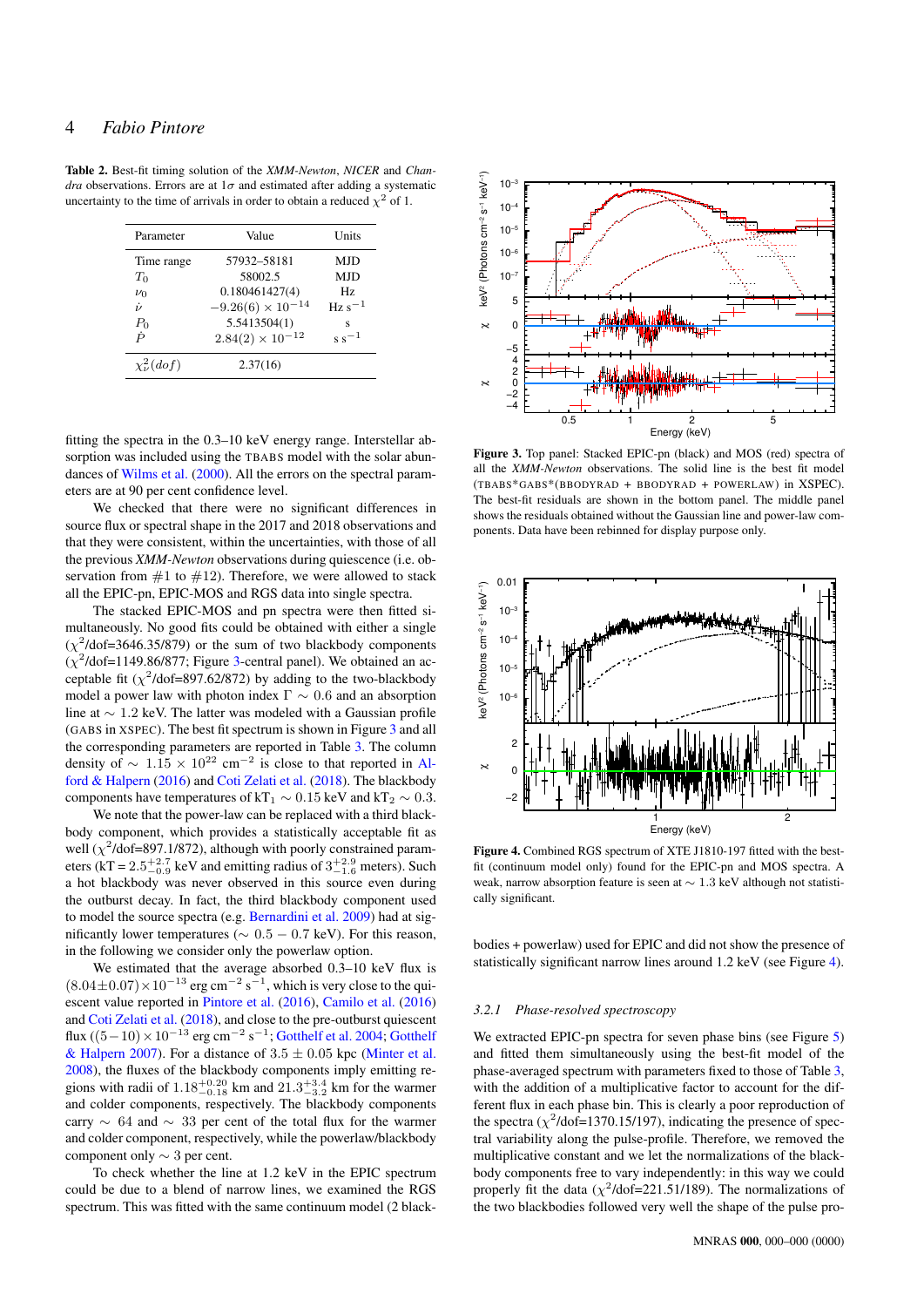<span id="page-4-0"></span>Table 3. Best-fit of the stacked EPIC-pn and EPIC-MOS spectra with the TBABS\*GABS(BBODYRAD + BBODYRAD + POWERLAW) model. Errors are at 90 per cent for each parameter of interest.

| Model             | Component         |                           |
|-------------------|-------------------|---------------------------|
| TBABS             | $nH (10^{22})$    | $1.16^{+0.03}_{-0.03}$    |
| <b>BBODYRAD</b>   | $kT_1$ (keV)      | $0.143_{-0.004}^{+0.004}$ |
|                   | Norm. $(10^3)$    | $3.7^{+1.0}_{-0.7}$       |
| <b>BBODYRAD</b>   | $kT_2$ (keV)      | $0.30^{+0.01}_{-0.01}$    |
|                   | Norm.             | $11.4_{\circ}^{+4}$       |
| <b>POWERLAW</b>   | г                 | $0.6^{+1}$                |
|                   | Norm. $(10^{-7})$ | $8.9^{+43}_{-7.0}$        |
| GABS              | Energy (keV)      | $1.24_{-8.81}^{+0.01}$    |
|                   | $\sigma$ (keV)    | $0.1^{+0.0}_{-0.0}$       |
|                   | Strength (keV)    | $0.035^{+0.01}_{-0.001}$  |
| $\chi^2_\nu(dof)$ |                   | 1.03(872)                 |
|                   |                   |                           |

file. The variability is larger for the warmer blackbody, for which the normalization varies by  $\sim$  45 per cent, compared to  $\sim$  10 per cent for the colder one. In Figure [5,](#page-4-1) we present the emitting radius of the two blackbodies as a function of the spin-phase, for a distance of 3.5 kpc, showing a pulsed fraction of  $\sim$  26 and  $\sim$  6 per cent. We also tried to let free to vary independently (one parameter at the time), the blackbody temperatures, the powerlaw normalization and the line normalization. The fit was generally poorly sensitive to these parameters, but we found some hint for an anticorrelation between the line intensity and the total flux. To test further the line behaviour, we extracted only two EPIC-pn spectra for the phase bins 0.75–1.2 (the minimum of the pulse profile) and 0.2– 0.75 (the pulse peak) and we fitted them with the average best-fit model letting free to vary only the blackbodies and line normalization ( $\chi^2$ /dof=221.54/185). This analysis indicated that the line optical depth changes from  $0.050 \pm 0.007$  at the pulse peak to  $0.032 \pm 0.005$  at the pulse minimum, implying a measured variability at the  $\sim$ 2 $\sigma$  level.

# 4 DISCUSSION

XTE J1810-197 was one of the first transient magnetar to be discovered and it is the one for which it has been possible to observe the longest quiescent period following an outburst (∼ 11 years). In fact, other transient magnetars, such as, e.g., 1E 1547.0–5408 and SGR 1627–41, displayed shorter quiescent periods, interrupted by the occurrence of recurrent outbursts (see e.g. [Coti Zelati et al.](#page-5-10) [2018\)](#page-5-10). In addition, since XTE J1810-197 is relatively close (3.5 kpc, [Minter et al.](#page-6-11) [2008\)](#page-6-11), its quiescent luminosity of  $\sim 10^{33}$  erg  $s^{-1}$  yields a flux sufficiently high to permit sensitive spectral and timing studies.

After the decay of its outburst in early 2007, XTE J1810- 197 entered a low-activity phase during which the source pulsation could be still significantly detected. The quality of the timing data during this phase was good enough to measure precisely the spin-down ( $\dot{\nu} \sim -9.2 \times 10^{-14}$  Hz s<sup>-1</sup>) and to find evidence of a second derivative term ( $\ddot{\nu} \sim 5.7 \times 10^{-23}$  Hz s<sup>-2</sup>). This phaseconnected timing solution was found to be valid for a baseline of  $\sim$  1000d (between 2009 and 2011), but strong timing noise made it impossible to extend it to earlier or later epochs (e.g. [Pintore](#page-6-8) [et al.](#page-6-8) [2016;](#page-6-8) [Camilo et al.](#page-5-7) [2016\)](#page-5-7). Assuming that this timing solution remained valid until the time of the observations reported



<span id="page-4-1"></span>Figure 5. Emitting radius of the warmer (top) and colder (bottom) blackbodies along the pulse profile. Errors are at 90 per cent.

here, we would expect a spin frequency of 0.18046226(15) Hz in the first 2017 *XMM-Newton* observation. This is indeed quite close to the average frequency measured in the 2017–2018 monitoring (0.180461(1) Hz). Thanks to the new *XMM-Newton*, *Chandra* observations and the dense *NICER* monitoring, we could derive a new phase-connected timing solution characterized by a source spindown of  $-9.26(6) \times 10^{-14}$  Hz s<sup>-1</sup>, which is totally consistent within uncertainties with that reported for the years 2009-2011. No significant second derivative component was observed and we derived  $2\sigma$  limits of  $-2 \times 10^{-22}$  Hz s<sup>-2</sup>  $\lt \ddot{\nu} \lt 1 \times 10^{-21}$  Hz  $s^{-2}$ , which are consistent with previous estimates (e.g. [Camilo et al.](#page-5-7) [2016\)](#page-5-7). Further X-ray observations in 2019 could allow us to obtain a more precise timing solution, which could also be extended backwards in time. We note that our timing solution does not exhibit strong timing noise during the  $\sim$  8 months of observations.

The spectral analysis of the new *XMM-Newton* and *Chandra* datasets shows that XTE J1810-197 spectrum did not change significantly during its long quiescent phase. It comprises two thermal components with temperatures of ∼0.15 keV and 0.3 keV, with associated emission radii of  $\sim$  21 km and 1.1 km (assuming a distance of 3.5 kpc) plus a powerlaw. Such a spectral decomposition for XTE J1810-197 was adopted in [Gotthelf et al.](#page-5-2) [\(2004\)](#page-5-2), [Bernardini et al.](#page-5-11) [\(2009\)](#page-5-11), [Alford & Halpern](#page-5-6) [\(2016\)](#page-5-6), [Coti Zelati et al.](#page-5-10) [\(2018\)](#page-5-10). While the warmer component has an emitting radius consistent with a hot, localized spot on the NS surface, the large radius associated to the cooler blackbody is of the order of the whole NS size, or even larger. This could be due to the uncertainty in the distance or to the fact that we used simple blackbody models. We note that the currently available neutron star atmosphere models generally yield higher temperature and smaller radii than blackbody fits. It should therefore be explored if more physical spectral models, adequate for the magnetars, could give more realistic values for the emitting radius (e.g. [Zavlin & Pavlov](#page-6-12) [2004;](#page-6-12) [Potekhin](#page-6-13) [2014\)](#page-6-13). If the warmer component originated by a localized heating of the surface layers during the outburst, because of either Ohmic dissipation of back flowing currents in a twisted magnetosphere [\(Beloborodov](#page-5-15) [2009\)](#page-5-15) or energy release in the crust [\(Pons & Rea](#page-6-14) [2012\)](#page-6-14), a substantial decrease of the temperature is to be expected in a timescale of  $\sim$ 1 year. However, in our results, the warmer component appears to be quite stable over the last 11 years and, if this is indeed a hotspot onto the NS surface, a continuous injection of energy, possibly coming for the star interior, seems to be required (e.g. [Kaminker](#page-6-15)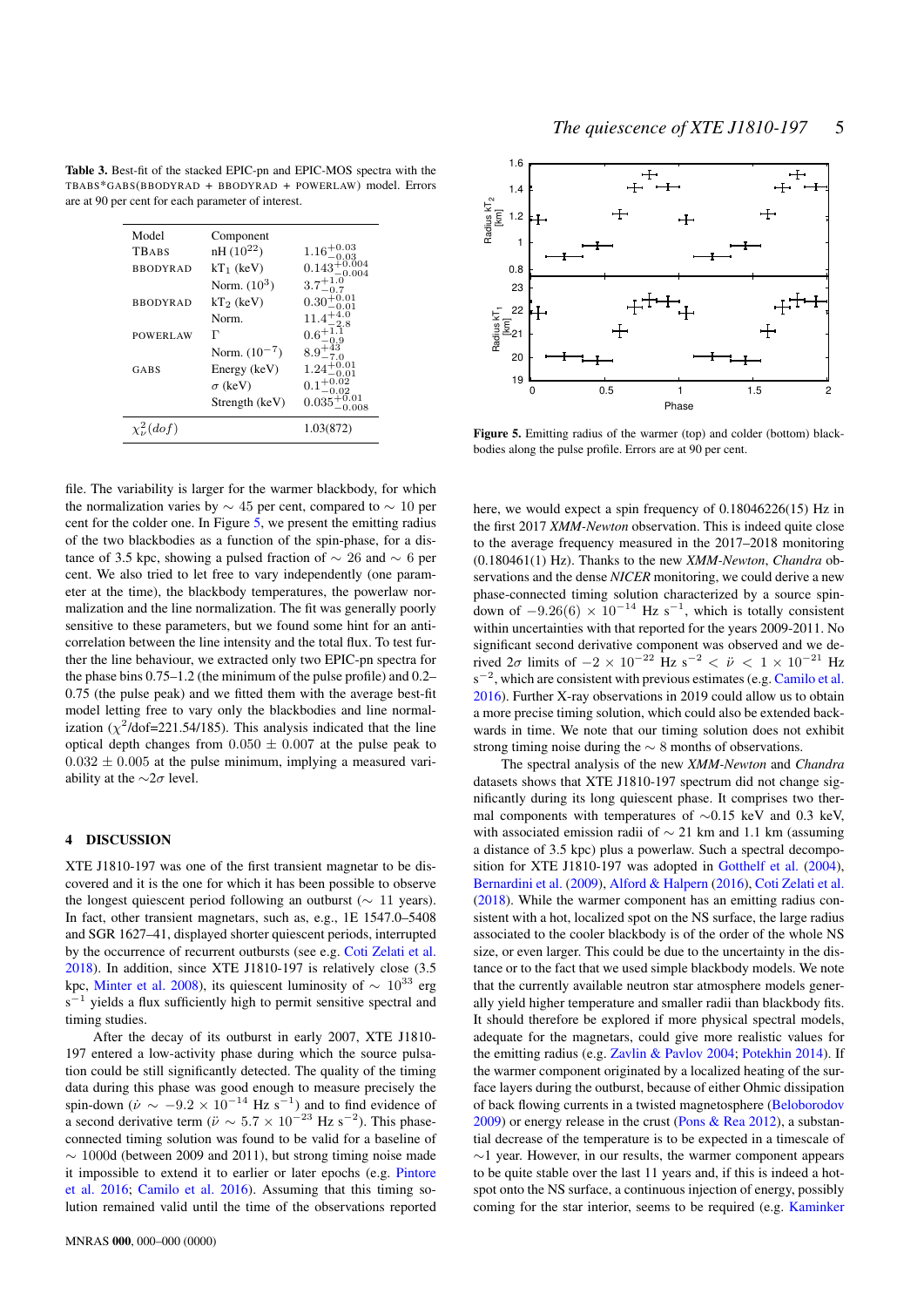# 6 *Fabio Pintore*

[et al.](#page-6-15) [2014;](#page-6-15) Akgün et al. [2018\)](#page-5-16). We also found evidence for a hard component that we modelled either with a powerlaw or a blackbody, which is yet not robustly constrained in both cases. We note that hints of an excess at high energy was already seen in the *XMM-Newton* spectra presented in [Bernardini et al.](#page-5-11) [\(2009\)](#page-5-11). We exclude the possibility that the component has thermal origin, as it would be too hot, associated to a tiny region on the surface and, especially, it was never observed in the past. On the other hand, the powerlaw model is more reliable and such a component would be associated to resonant scattering of thermal photons from particles flowing in the star magnetosphere [\(Thompson et al.](#page-6-16) [2002;](#page-6-16) see also [Turolla et al.](#page-6-5) [2015](#page-6-5) for a review). Further investigations are required to constrain better the nature of such component.

Taking advantage of the large amount of X-ray data and the apparent absence of spectral variability, we also performed for the first time a phase-resolved spectral analysis of the quiescent epochs monitored with *XMM-Newton*. We found that the radius of the emitting region of the warmer component varies as a function on the pulse-phase with an amplitude of ∼ 26 per cent (between 0.8–1.5 km), while spectral fits do not indicate variations of the temperature with phase. This finding corroborates the association of this component with a hot-spot, seen with a changing apparent emitting radius caused by the pulsar rotation. However, we found that also the lower temperature component exhibits a change in the emitting radius, although less prominent (∼ 6 per cent). Under the assumption that thermal photons come from the star surface, the fractional variation of the emitting areas depends on their size and location, as well as on the angle  $\xi$  that the line-of-sight makes with the star ro-tation axis. Following the approach of [Turolla & Nobili](#page-6-17) [\(2013\)](#page-6-17), we calculated the relative change of the visible emitting areas over a rotational period using a simple emission model in which the warmer blackbody is emitted by a circular hot-spot with aperture 5° at colatitude  $\chi$  (the angle between the rotation axis and the magnetic field axis) and the colder component by a larger, concentric corona. The choice of considering concentric regions is motivated by the fact that the two pulsed components are aligned in phase. Each region is assumed to be at constant temperature. The computation includes general-relativistic effects ( $M = 1.4 M_{\odot}$ ,  $R = 10$  km) and was performed for several values of  $\chi$  and  $\xi$  in the range [0,  $\pi/2$ ]. The main conclusion is that there are indeed geometries for which the observed values of the fractional variation are recovered, but this occurs only if the colder region extends over a very large fraction of the star surface. A possible configuration reproducing the observed pulsed fractions is obtained for  $\chi \sim 75^{\circ}, \xi \sim 15^{\circ}$  and an aperture of 115° for the colder region. This is of course an oversimplified model. It is likely that the colder blackbody component actually originates from the whole NS with a non-uniform temperature distribution across the surface, that cannot be resolved into more than one thermal component due to the limited sensitivity of the current data.

We also found evidence in the phase-averaged spectrum of an absorption line centered at  $\sim 1.25$  keV and with a width of  $\sim 0.1$ keV. This feature was already reported in [Bernardini et al.](#page-5-11) [\(2009\)](#page-5-11), [Alford & Halpern](#page-5-6) [\(2016\)](#page-5-6), [Coti Zelati et al.](#page-5-10) [\(2018\)](#page-5-10), and possibly with an asymmetrical shape [\(Vurgun et al.](#page-6-18) [2018\)](#page-6-18), and tentatively associated to a resonant cyclotron scattering absorption line. If the line is due to cyclotron scattering/absorption by electrons, the implied magnetic field is  $B = 10^{12} (E_c/11.6 \,\text{keV}(1+z))$  G which, assuming  $z = 0.8$ , yields in the present case  $B \sim 2 \times 10^{11}$  G. This is much below the value of the B-field estimated from spin-down. On the other hand, assuming that the line is due to proton cyclotron gives a value  $m_p/m_e$  times higher,  $B \sim 3.5 \times 10^{14}$  G quite close to that inferred from timing,  $B_p \sim 2.6 \times 10^{14}$  G (e.g. [Camilo et al.](#page-5-7) [2016\)](#page-5-7).

The phase-resolved spectral analysis indicates that the line optical depth may show an anti-correlation with the pulse-profile, the optical depth being lower at the pulse peak and larger near the pulse minimum. As no interstellar absorption line would behave in such a way, this is a further robust support to the intrinsic source origin of such a feature. In addition, this result prompts us to suggest that the line is formed in a region located above the NS surface but that is somehow displaced from the region where the pulse is produced (otherwise the optical depth of the line during the peak should show a maximum).

# ACKNOWLEDGEMENTS

We used observations obtained with *XMM-Newton* an ESA science mission with instruments and contributions directly funded by ESA Member States and NASA, the NASA *Chandra* and *NICER* missions. We acknowledge financial contribution from the agreement ASI-INAF I/037/12/0. We acknowledges support from the HER-MES Project, financed by the Italian Space Agency (ASI) Agreement n. 2016/13 U.O. FB is founded by the European Union's Horizon 2020 research and innovation programme under the Marie Sklodowska-Curie grant agreement n. 664931. P.E. acknowledges funding in the framework of the project ULTraS, ASI–INAF contract N. 2017-14-H.0.

We also thank the referee for his useful suggestions.

#### **REFERENCES**

- <span id="page-5-16"></span>Akgün T., Cerdá-Durán P., Miralles J. A., Pons J. A., 2018, MNRAS, 474, 625
- <span id="page-5-9"></span>Albano A., Turolla R., Israel G. L., Zane S., Nobili L., Stella L., 2010, ApJ, 722, 788
- <span id="page-5-6"></span>Alford J. A. J., Halpern J. P., 2016, ApJ, 818, 122
- <span id="page-5-13"></span>Arnaud K. A., 1996, in Jacoby, G. H. and Barnes, J., eds., Astronomical Data Analysis Software and Systems V. Vol. 101 of ASP Conf. Ser., San Francisco CA, XSPEC: The First Ten Years. p. 17
- <span id="page-5-15"></span>Beloborodov A. M., 2009, ApJ, 703, 1044
- <span id="page-5-8"></span>Bernardini F., et al., 2009, A&A, 498, 195
- <span id="page-5-11"></span>Bernardini F., Israel G. L., Dall'Osso S., Stella L., Rea N., Zane S., Turolla R., Perna R., Falanga M., Campana S., Götz D., Mereghetti S., Tiengo A., 2009, A&A, 498, 195
- <span id="page-5-7"></span>Camilo F., Ransom S. M., Halpern J. P., Alford J. A. J., Cognard I., Reynolds J. E., Johnston S., Sarkissian J., van Straten W., 2016, ApJ, 820, 110
- <span id="page-5-5"></span>Camilo F., Ransom S. M., Halpern J. P., Reynolds J., 2007, ApJ, 666, L93
- <span id="page-5-4"></span>Camilo F., Ransom S. M., Halpern J. P., Reynolds J., Helfand D. J., Zimmerman N., Sarkissian J., 2006, Nature, 442, 892
- <span id="page-5-10"></span>Coti Zelati F., Rea N., Pons J. A., Campana S., Esposito P., 2018, MNRAS, 474, 961
- <span id="page-5-0"></span>Duncan R. C., Thompson C., 1992, ApJ, 392, L9
- <span id="page-5-1"></span>Esposito P., Rea N., Israel G. L., 2018, ArXiv e-prints
- <span id="page-5-12"></span>Gendreau K. C., Arzoumanian Z., Okajima T., 2012, in Space Telescopes and Instrumentation 2012: Ultraviolet to Gamma Ray Vol. 8443 of Proc. SPIE, The Neutron star Interior Composition ExploreR (NICER): an Explorer mission of opportunity for soft x-ray timing spectroscopy. p. 844313
- <span id="page-5-14"></span>Gotthelf E. V., Halpern J. P., 2007, ApJ, 664, L35
- <span id="page-5-2"></span>Gotthelf E. V., Halpern J. P., Buxton M., Bailyn C., 2004, ApJ, 605, 368
- <span id="page-5-3"></span>Halpern J. P., Gotthelf E. V., Becker R. H., Helfand D. J., White R. L., 2005, ApJ, 632, L29